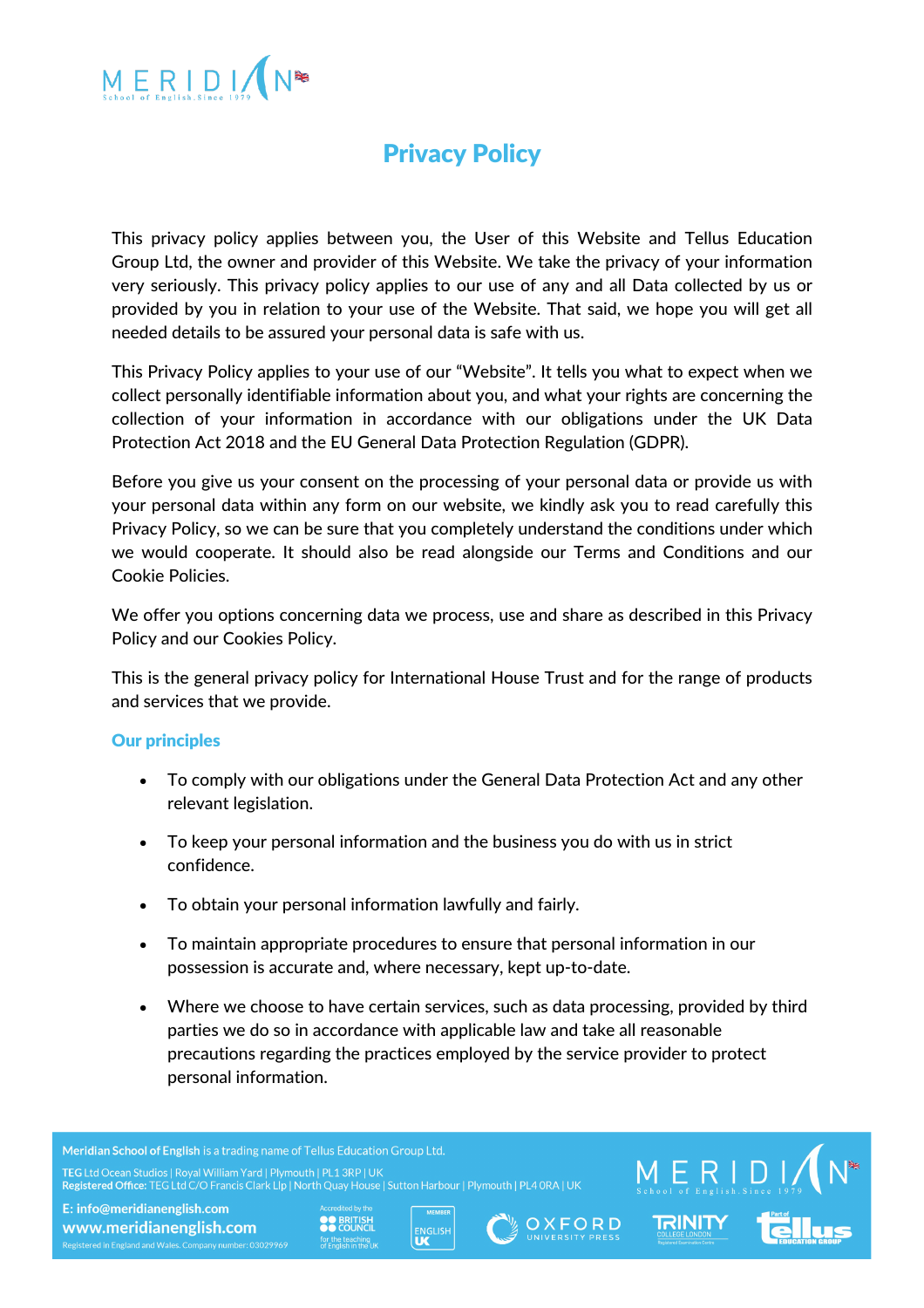

- To maintain appropriate technical and organisational safeguards to protect personal information against loss, theft, unauthorised access, disclosure, copying, use or modification.
- Not to sell your personal information.

## Who we are:

Meridian School of English and Tellus College are trading names of Tellus Education Group Ltd. Hereafter Tellus Education Group Ltd will therefore be referred to as 'we', 'us' and 'our'.

Tellus Education Group Ltd is, registered in England and Wales with company number 03029969, whose registered office is C/O Francis Clark Llp, North Quay House, Sutton Harbour, Plymouth, PL4 0RA, UK.

When you join us, use our websites and social media pages or when registering for any of our services, you are consenting to this privacy policy and the ways in which we use your personal data as outlined in this policy.

If you do not agree with this policy we would kindly like to ask you to refrain from providing us with your information. We value your feedback, which we will consider as we update this policy, so if you have any comments about our privacy policy and please contact: info@tellusgroup.co.uk

### What is personal data?

Personal data is defined by the General Data Protection Regulations as:

"any information relating to an identified or identifiable natural person ('data subject'); an identifiable natural person is one who can be identified, directly or indirectly, in particular by reference to an identifier such as a name, an identification number, location data, an online identifier or to one or more factors specific to the physical, physiological, genetic, mental, economic, cultural or social identity of that natural person".

#### Information we collect

Anyone can access our Website without the necessity to register an account. Therefore, limited use of the Services is always possible without the provision of your personal details (for example, browse the Website, check how we work (e.g. look through the list of our teachers, review the variety of services etc.). However, whenever you access the Website we collect log information and put cookies, by which we track your activity on the Website, including pages you have visited, the specific URLs that brought you to our Website, and links embedded on our Website that you have accessed. This information may include IP addresses, and any information collected by cookies. You can always opt out from cookies except from those, without which the Website cannot work.

Meridian School of English is a trading name of Tellus Education Group Ltd.

Registered Office: TEG Ltd C/O Francis Clark Lip | North Quay House | Sutton Harbour | Plymouth | PL4 ORA | UK





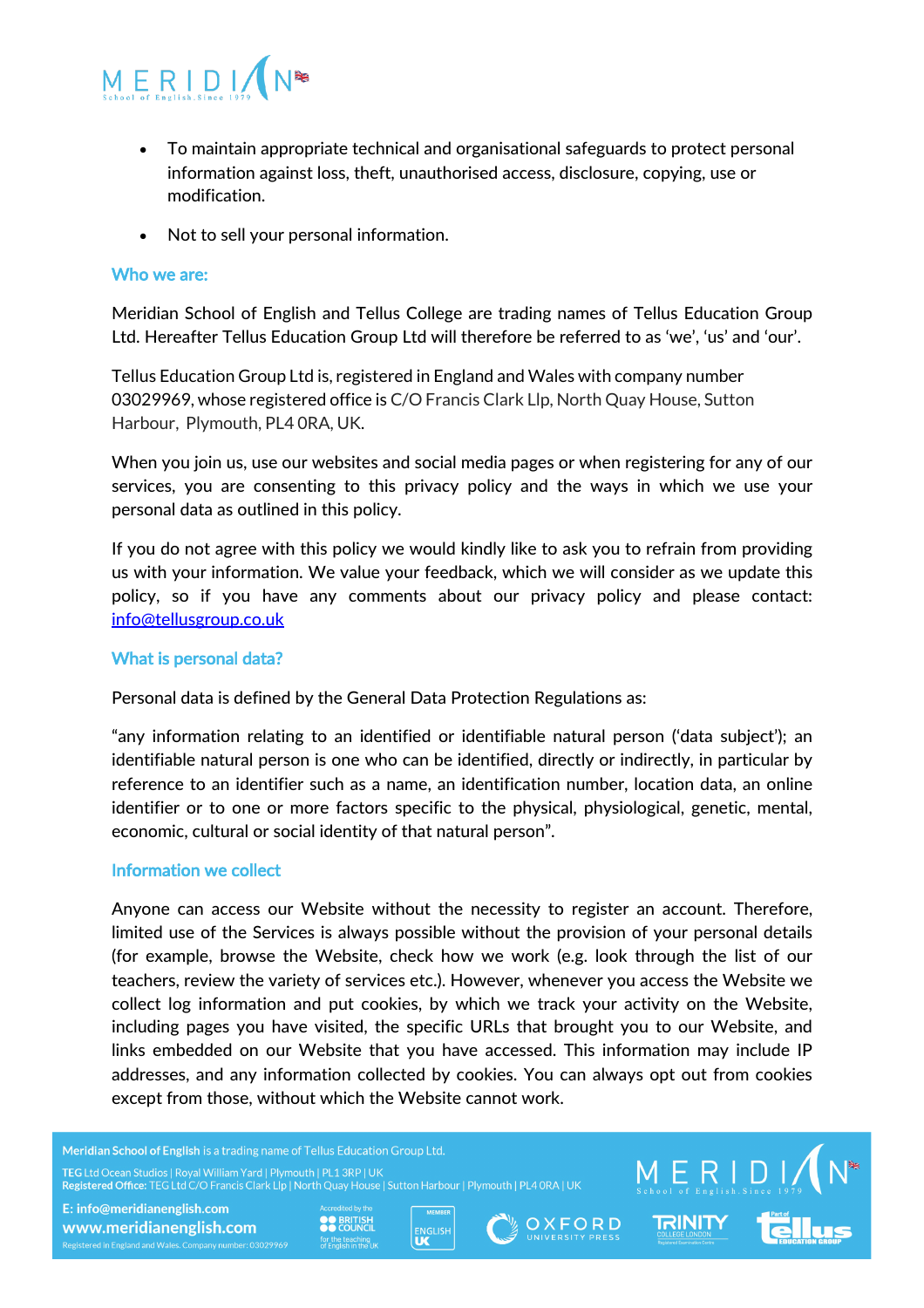

When you purchase one of our online courses and register with us as a user, we will collect the following information:

- first name, last name
- email address
- home address,
- telephone number
- credit/debit card information
- Data relating to your use of our Website and enrolment on Online Courses
- Information provided by you when you correspond with us (including via surveys)
- Information provided from third party sources, such as our Partners who may invite you to a certain course.

# Personal data we collect, why we collect it and who we share it with

We collect personal data as set out below in order to promote and provide our services.

## **Students**

We collect student data in order to facilitate our teaching activities including monitoring, achievement, progression and feedback.

When collecting data for students, we may occasionally collect personal data for children. This information is normally provided to us by the parents, or by agents.

For children younger than 16 years old, the use of any of our services is only allowed with the valid consent of a parent or a guardian. If we become aware that we process information of a child under 16 years old without the valid consent of a parent or guardian, we reserve the right to delete it.

# Agents

We collect limited personal data from our agents to enable us to keep in contact about opportunities for their clients to use our services. We also provide agents with data about their clients' participation of our programme.

# Course Applicants (including in person/telephone enquiries)

We collect Course Applicant data in order to ensure smooth conversion of this data once the application has been processed. We collect limited personal data from enquirers to enable us to provide our prospective clients with accurate and useful information regarding our services.

Meridian School of English is a trading name of Tellus Education Group Ltd.

Registered Office: TEG Ltd C/O Francis Clark Llp | North Quay House | Sutton Harbour | Plymouth | PL4 0RA | UK







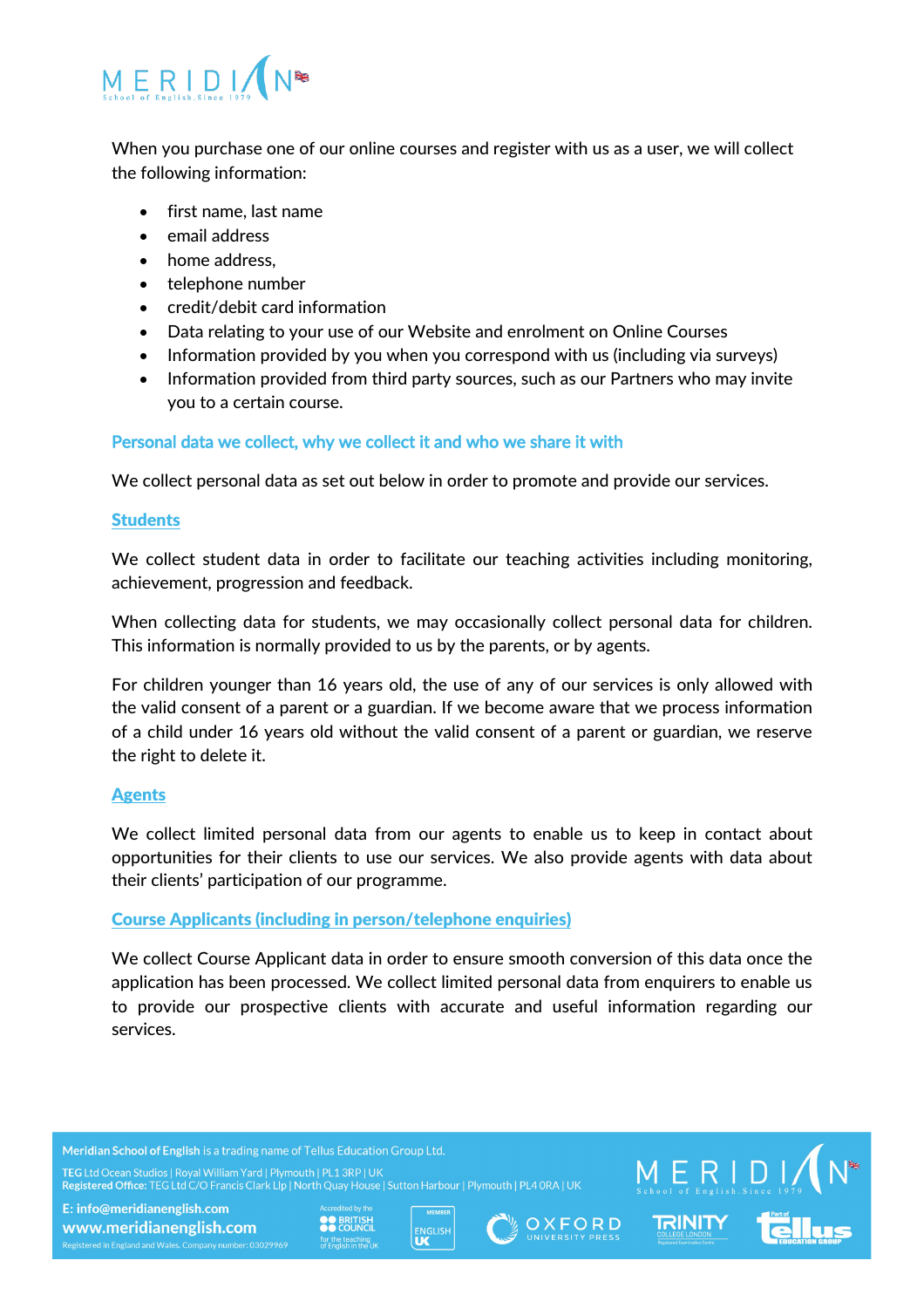

# Website visitors

We use cookies on our websites for two reasons:

- Statistical: anonymous information about how many users we have, how often they visit, which pages are visited most frequently, and by what types of users, in what countries.
- Technical: personal information to remember a visitor within the same browsing session and to ensure that the interface is adapted to their device (e.g. when you click 'remember me')

You can turn off cookies, but if you do, you may not be able to use all the features on our websites and we may not be able to store your preferences (such as whether you have accepted cookies). This will not prevent other cookies being placed on your device unless you adjust your settings.

For more information about the cookies we use and how to manage them, including how to turn them off, please view our cookie policy.

By using our websites, you are agreeing to the use of cookies as described.

How we collect this information about you:

We collect the information listed through different channels:

- Digital/online forms e.g. for class participation
- Phone calls and correspondence
- Visiting our websites and/or social media pages

# How we use your information

We process your personal data in accordance with our obligations under applicable data protection laws and regulations, for the following reasons:

# **Contract**

- To provide you with details of services that you have requested or that are strongly related to services that you have used
- To provide you with a service.
- For internal administrative purposes, e.g. updating records or implementing credit control.
- To manage your Learner account;
- To provide technical support to you;

Meridian School of English is a trading name of Tellus Education Group Ltd. Registered Office: TEG Ltd C/O Francis Clark Llp | North Quay House | Sutton Harbour | Plymouth | PL4 0RA | UK E: info@meridianenglish.com www.meridianenglish.com





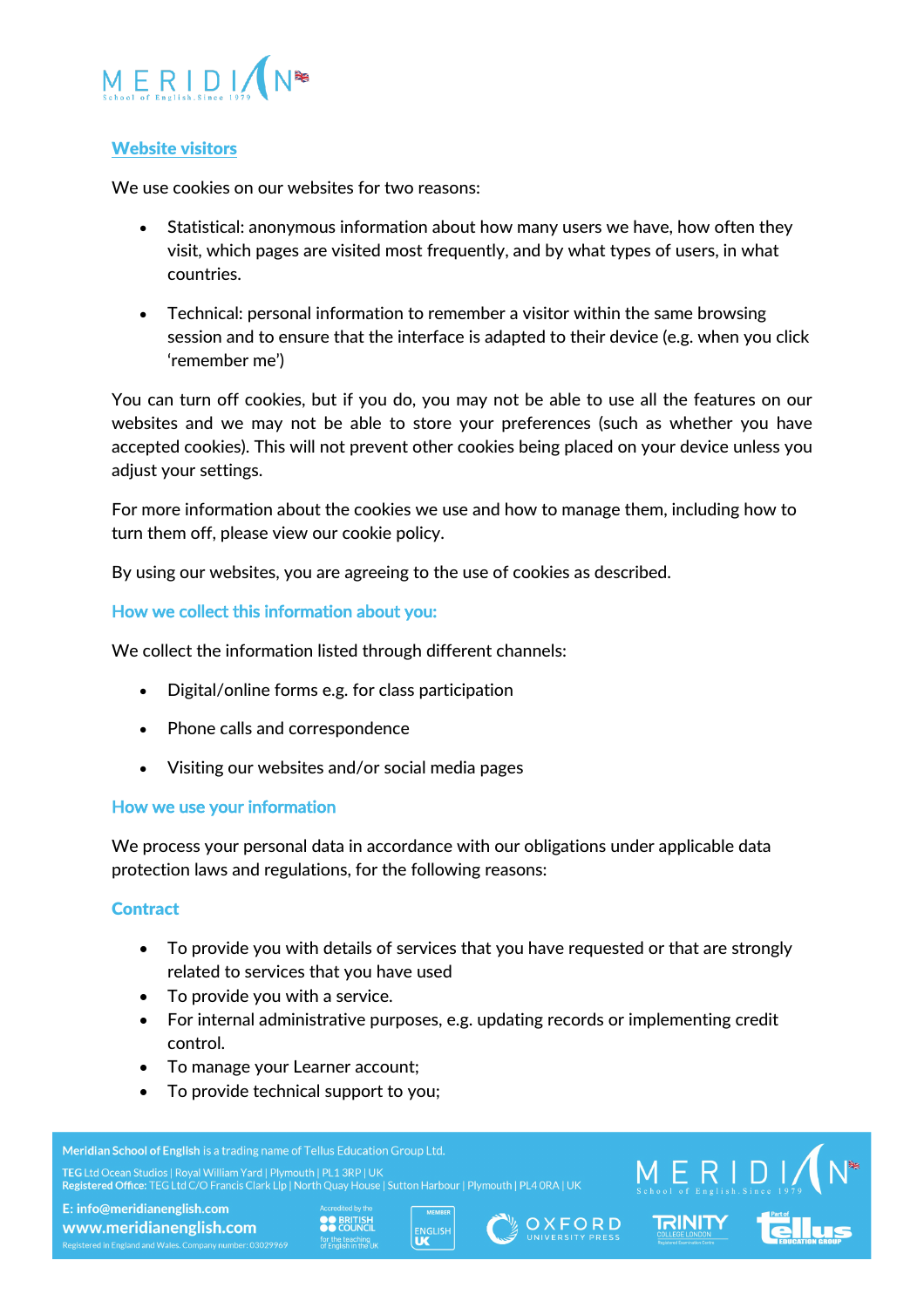

# Legitimate interest

- To provide you with details of events and services that we think may be of interest to you.
- To notify you of changes to our services.
- To send you email notifications and updates about Courses you are enrolled on;
- where you are invited by an agent to enrol on a Course, to allow the that entity to enrol you on the Course, and to monitor and track your progress on the Course;
- To contact you occasionally in order to invite you to share your opinions of and experiences with us, and to publish customer reviews and ratings of our Courses on our Website or on other media channels;
- For marketing purposes, where you provide us with your consent to receive marketing communications, which may include email and/or telephone communications with information, news, and offers of Courses on our Website and third party offers;
- For creating prospective customer databases by matching demographic data from your depersonalised information with members of the general public;
- To use your information in an aggregated format to identify trends on our website and trends in our customer database. We may use this information in an aggregated and anonymous format and may share this information with third parties;
- We use cookies to collect information relating to your use of the Website to enable, maintain and improve the functioning of our Website and the quality of our products and services. For more information, please see our Cookies Policy

# Vital Interest

• To meet our safeguarding obligations

# Whom we may share your information with

For the above purposes, we may share your information with the following third parties. Please note that any third parties' use of your personal data will be governed by their own privacy policies and give rise to separate obligations under applicable data protection laws. We suggest that you carefully review any third party privacy policies that may apply to you.

Third parties that may receive your information include:

- Our payment services providers Stripe, PayPal, AliPay and WeChatPay
- Customer relationship management service providers (which allows us, for example, to send personalised email communications to you);
- Our file storage and management service providers;
- Any Tellus Education Group Ltd. company (in a pseudonymised format for analytical purposes only);

Meridian School of English is a trading name of Tellus Education Group Ltd. Registered Office: TEG Ltd C/O Francis Clark Llp | North Quay House | Sutton Harbour | Plymouth | PL4 0RA | UK E: info@meridianenglish.com **OO BRITISH<br>AA COUNCIL** OXFORD ENGLISH www.meridianenglish.com

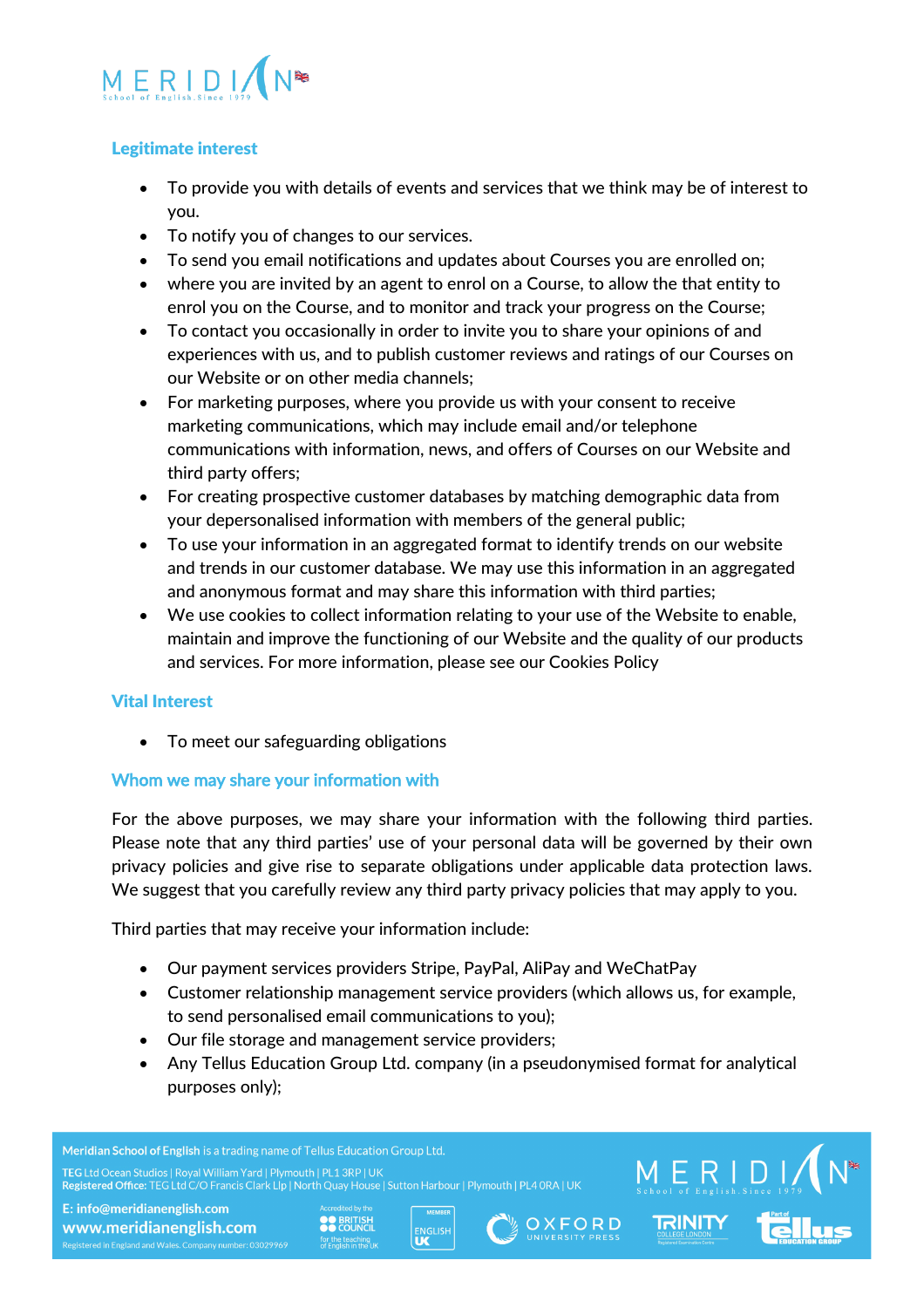

- If we sell or buy any business or assets, in which case we may disclose your information to the prospective seller or buyer of such business or assets, provided that they continue to use your information in accordance with the terms of this Privacy Policy;
- If all, or substantially all of our assets, are acquired by a third party provided that they continue to use your information in accordance with the terms of this Privacy Policy, in which case information held by us will be one of the transferred assets; and
- Any entity to which we are under a duty to disclose or share your information in order to comply with any legal obligation, or in order to enforce or apply our Terms and other legal requirements; or to protect our rights, property, or safety, our users, or others. This includes exchanging information with other companies and organisations for the purposes of fraud protection and credit risk reduction.

## How long we keep your personal data

We only keep your information for as long as we need it to provide you with the services or information you have requested, to administer your relationship with us, to comply with the law, or to ensure we do not communicate with those that have asked us not to.

Our general retention period is five years after a record has ceased to be active.

## Access to your information

We allow our staff to access and use your information for the purposes for which you have provided it to us.

Any third-party agencies engaged by us to carry out our services are carefully selected and required to demonstrate compliance to UK data protection legislation.

We will only share your personal information with third parties where it is directly relevant to the services you have requested. We require third parties to treat your data with the same level of care as if we were handling it directly.

We may also disclose your personal information to third parties if we are under a duty to disclose or share it in order to comply with any legal obligation, or in order to enforce or apply any agreements, or to protect the rights, property or safety of Tellus Education Group Ltd.

#### Your consent

While we will seek consent at the point of collecting your data, in some cases we may process data without consent when we are legally allowed to do so and where it is in our legitimate interests.

You can withdraw your consent at any time.

Meridian School of English is a trading name of Tellus Education Group Ltd.  $\begin{matrix} \text{M} \ \text{F} \ \text{R} \ \text{F} \ \text{F} \ \text{F} \ \text{F} \ \text{F} \ \text{F} \ \text{F} \ \text{F} \ \text{F} \ \text{F} \ \text{F} \ \text{F} \ \text{F} \ \text{F} \ \text{F} \ \text{F} \ \text{F} \ \text{F} \ \text{F} \ \text{F} \ \text{F} \ \text{F} \ \text{F} \ \text{F} \ \text{F} \ \text{F} \ \text{F} \ \text{F} \ \text{F} \ \text{F} \ \text{F} \ \text{F} \ \text{F}$ Registered Office: TEG Ltd C/O Francis Clark Llp | North Quay House | Sutton Harbour | Plymouth | PL4 0RA | UK E: info@meridianenglish.com **OO BRITISH**<br>**AA** COUNCI OXFORD ENGLISH www.meridianenglish.com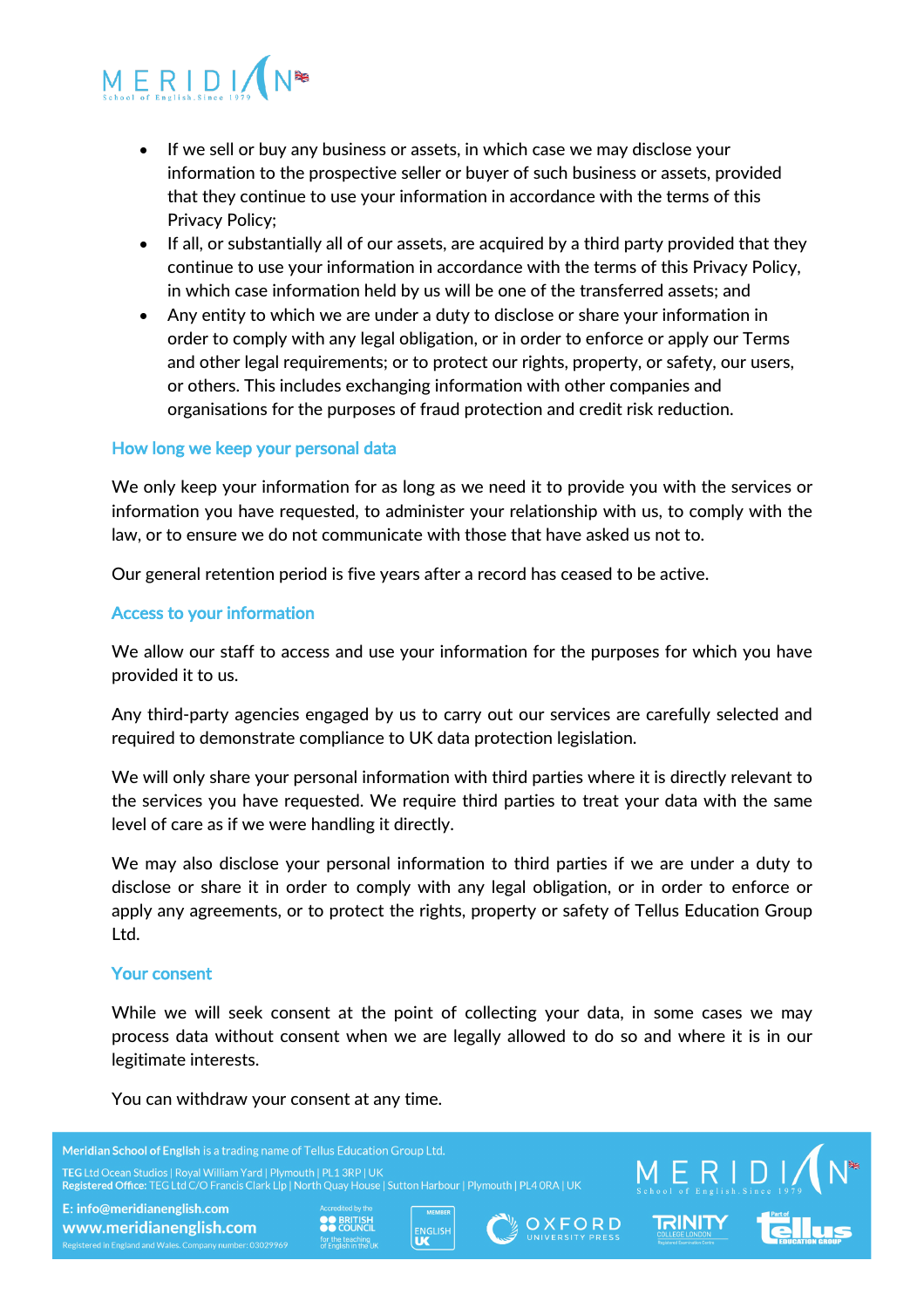

If you request not to receive any further contact from us, we will keep a record, so we know not to contact you in the future. This will include your name, organisation and preference not to be contacted.

# Your rights

We understand that privacy and data are sensitive and important. You have a number of rights in relation to your data. These are:

- The right to be informed: this privacy policy details how and why we collect, store and use your personal data
- The right of access: you have the right to access the data and information we hold about you.
- The right to rectification: we want to make sure that your personal information is accurate and up to date. You may ask us to correct or remove information you think is inaccurate by contacting us using the contact details below
- The right to erasure: you can request that we delete the information we hold on you by contacting us using the contact details below.
- The right to restrict processing: you can let us know how you want us to use your data by getting in touch with us using the contact details below.
- The right to data portability: you have the right to request your data be provided in an easy to use format to another supplier.
- The right to object: you can opt out of hearing from us at any point by contacting us using the contact details below.

In addition, you can object to processing of your personal information, ask us to restrict processing of your personal information or request portability of your personal information. Again, you can exercise these rights by contacting us using the contact details provided under the 'Legal information and how to contact us' heading below.

You may unsubscribe from certain email communications by following the Unsubscribe link in the email communication itself. You may also email us at **info@meridianenglish.com** in order to access, correct, or update your personal information on our systems. We will answer every email as promptly as possible. You have the right to delete your account. To do so, please contact support@meridianenglish.com

Similarly, if we have collected and process your personal information on the basis of your consent, then you can withdraw your consent at any time. Withdrawing your consent will not affect the lawfulness of any processing we conducted prior to your withdrawal, nor will it

Meridian School of English is a trading name of Tellus Education Group Ltd.

Registered Office: TEG Ltd C/O Francis Clark Llp | North Quay House | Sutton Harbour | Plymouth | PL4 0RA | UK





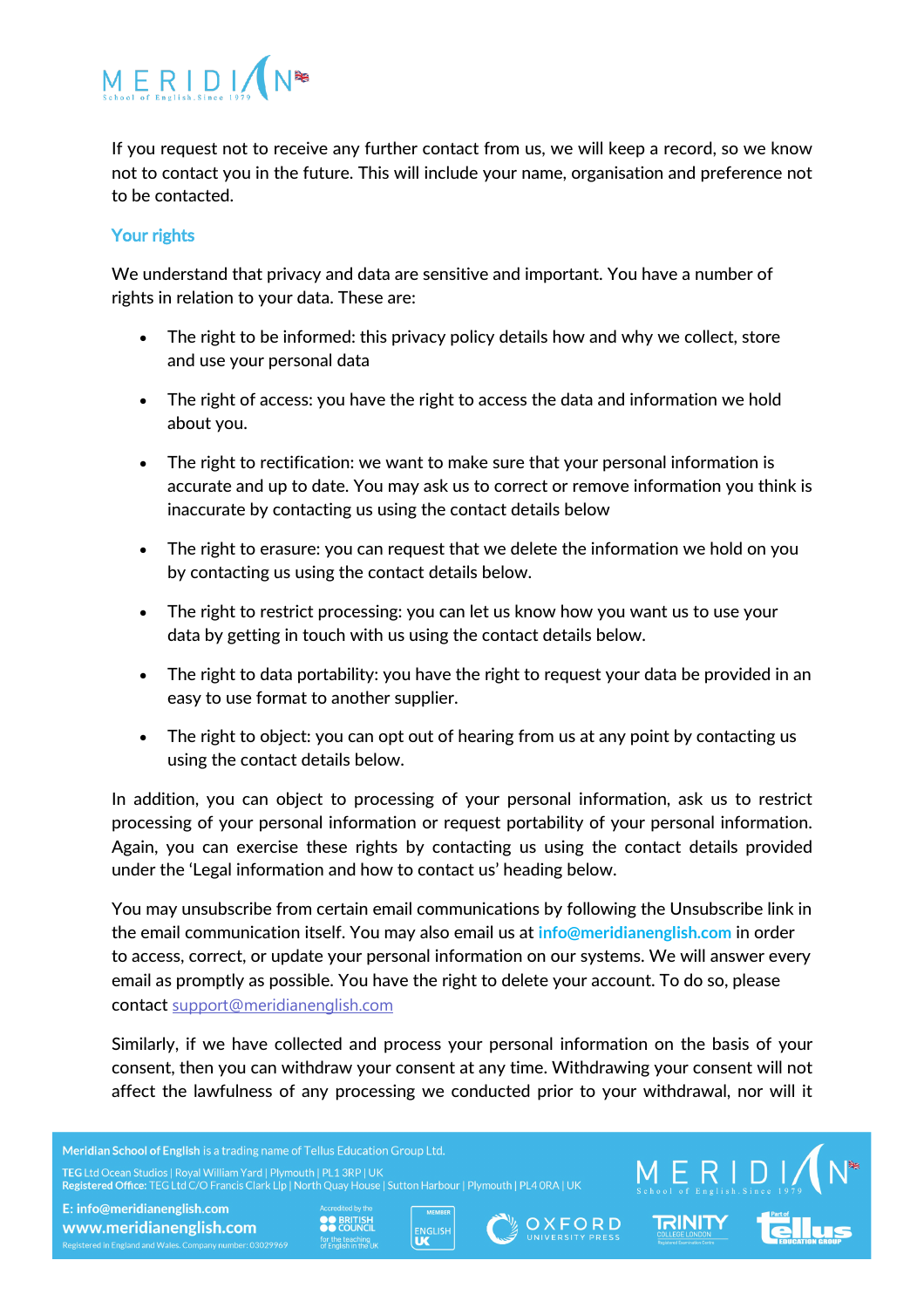

affect processing of your personal information conducted in reliance on lawful processing grounds other than consent.

If you have any privacy-related questions or unresolved problems, you may contact us using the information provided below.

You have the right to complain to a data protection authority about our collection and use of your personal information. For more information, please contact your local data protection authority.

## Legal information and how to contact us

The controller of personal data is the company that determines the purpose and means of processing your personal data. The controller of your personal data for marketing purposes is Tellus Education Group Ltd.

You have a right to access the personal information we hold about you and in certain circumstances to be provided with a copy of that information. You can request this by using the contact details below.

If at any time you do not wish to receive further information about us and our services, or you wish to change your contact details or preferences, please contact us using the details below. Please note that we will keep some basic contact information to ensure we don't contact you again in the future. If we completely erased your records, then we wouldn't be able to ensure we don't contact you again in the future.

Data Protection Officer, Tellus Education Group Ltd, Ocean Studios, Royal William Yard, Plymouth, PL1 3RP, UK.

Requests will be dealt with and responded to within 30 days.

If you are unhappy with the way in which your personal data has been handled you are entitled to make a complaint to info@tellusgroup.co.uk

# Storage and Security of your personal data

We store your data on two different platforms:

- on-premises server
- public cloud-based storage

We use appropriate business systems and procedures to protect and safeguard the personal data you give us. We also use security procedures and technical and physical restrictions for accessing and using the personal data on our servers. Only authorised personnel are permitted to access personal data in the course of their work.

Meridian School of English is a trading name of Tellus Education Group Ltd. Registered Office: TEG Ltd C/O Francis Clark Llp | North Quay House | Sutton Harbour | Plymouth | PL4 0RA | UK E: info@meridianenglish.com **OO BRITISH**<br>**AA** COUNCI

www.meridianenglish.com





 $\begin{matrix}\nM & F & R & D & I \ S & R & 0 & 0 & 0 \\ \n\end{matrix}$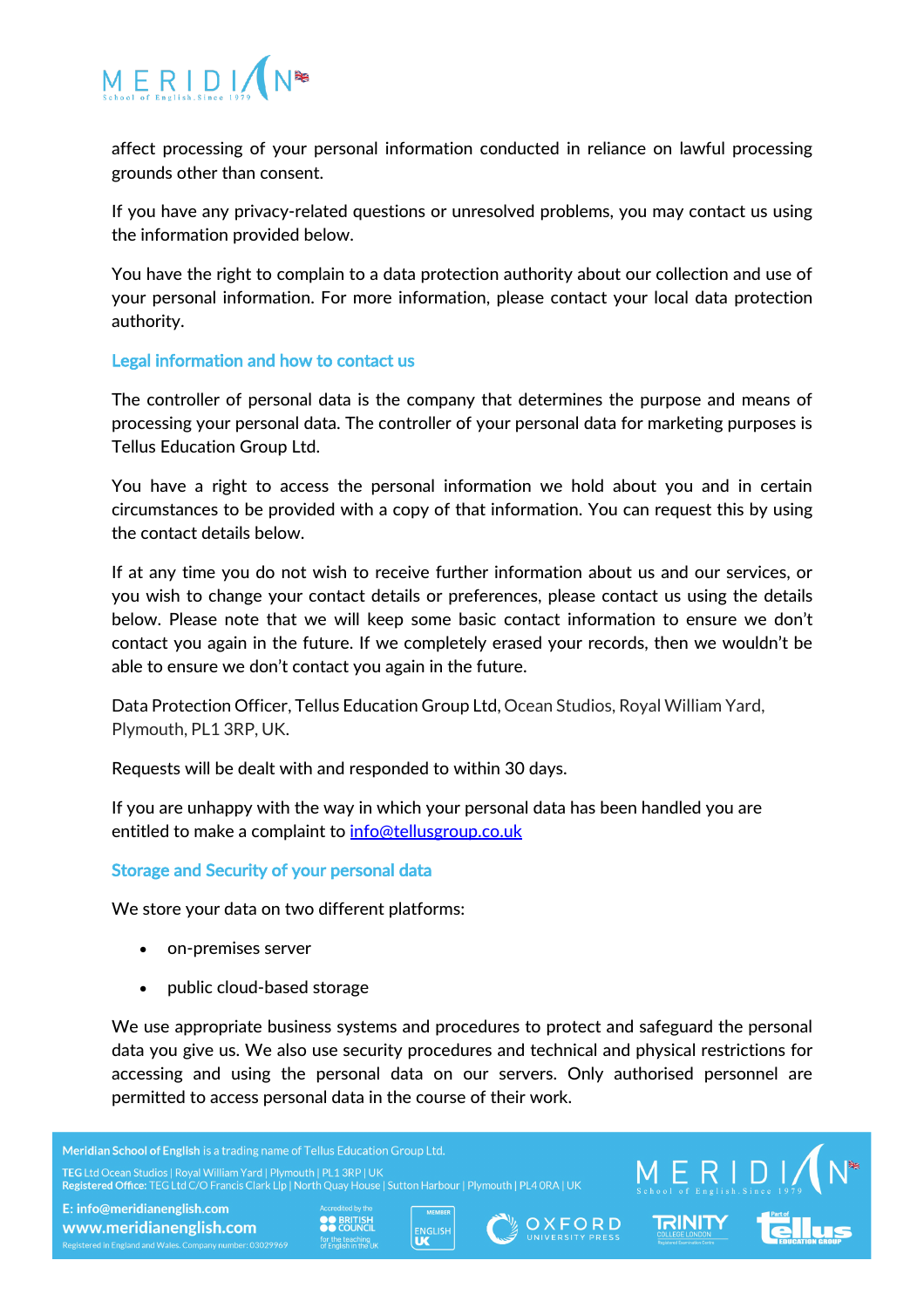

Any payment transactions will be encrypted using SSL technology (SSL stands for 'Secure Sockets Layer' and creates encrypted connections).

Unfortunately, the transmission of information via the internet is not completely secure. We cannot guarantee the safety of your data during transmission, but once we receive your data it will be used and stored securely.

When you register, we will ask you to choose a password which enables you to access the Online Courses and Content. You are responsible for keeping this password confidential. We ask you not to share this password with anyone.

In addition, we (or third parties acting on our behalf) may also store or process information that we collect about you in countries outside the United Kingdom or outside the European Economic Area, which may have different standards of data protection than in the UK. We have put in place technical and organisational security measures to prevent the loss or unauthorised access of your personal information. However, whilst we have used our best efforts to ensure the security of your data, it is your responsibility to make an informed decision to avail yourself of our services and products or if your concerns about the handling of data require you to refrain from using our Website.

# Data Retention

We retain personal information we collect from you where we have an ongoing legitimate business need to do so (for example, to provide you with a service you have requested or to comply with applicable legal, tax or accounting requirements).

When we have no ongoing legitimate business need to process your personal information, we will either delete or anonymise it or, if this is not possible (for example, because your personal information has been stored in backup archives), then we will securely store your personal information and isolate it from any further processing until deletion is possible.

#### Children

We take seriously our legal obligation to protect the privacy of children, please see our Children Safety and Safeguarding Policy and our Children's Privacy Policy.

#### **Cookies**

The Website uses cookies. Cookies are small files stored on your computer's hard drive which are used to collect your personal information. You may choose to refuse cookies but, if you do so, some of the functionality of the Website or Online Courses may no longer be available to you.

For more information about cookies, including further details as to what they are and how to refuse them, please see our Cookies Policy.

Meridian School of English is a trading name of Tellus Education Group Ltd.

Registered Office: TEG Ltd C/O Francis Clark Lip | North Quay House | Sutton Harbour | Plymouth | PL4 ORA | UK